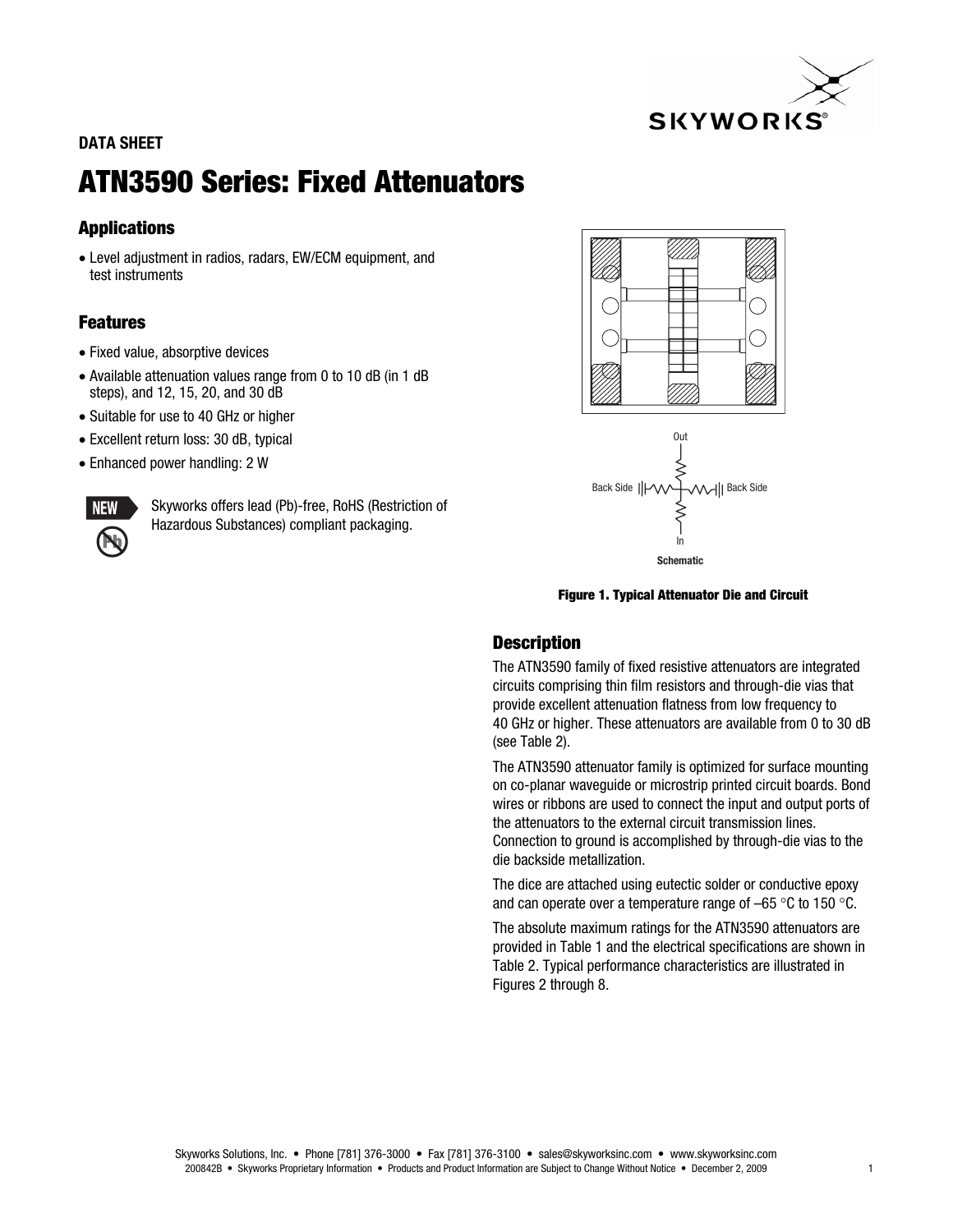| <b>Parameter</b>            | Symbol           | <b>Minimum</b> | Typical | <b>Maximum</b> | <b>Units</b> |  |
|-----------------------------|------------------|----------------|---------|----------------|--------------|--|
| Input power                 | P <sub>IN</sub>  |                |         |                | W            |  |
| Power dissipation $@$ 25 °C | P <sub>DIS</sub> |                |         |                | W            |  |
| Operating temperature       | l op             | $-55$          |         | $+150$         | $\circ$      |  |
| Storage temperature         | Tstg             | $-55$          |         | $+150$         | ൦ึ           |  |

**Note:** Exposure to maximum rating conditions for extended periods may reduce device reliability. There is no damage to device with only one parameter set at the limit and all other parameters set at or below their nominal value. Exceeding any of the limits listed here may result in permanent damage to the device.

*CAUTION*: Although this device is designed to be as robust as possible, Electrostatic Discharge (ESD) can damage this device. This device must be protected at all times from ESD. Static charges may easily produce potentials of several kilovolts on the human body or equipment, which can discharge without detection. Industry-standard ESD precautions should be used at all times.

**Table 2. ATN3590Series Electrical Specifications (Note 1) (TOP = +25** q**C, Characteristic Impedance [ZO] = 50** Ω**, Unless Otherwise Noted)** 

| <b>Part Number</b> | <b>Attenuation</b><br>(dB) | <b>Attenuation</b><br><b>Tolerance</b><br>@ DC<br>(dB) | <b>Attenuation</b><br><b>Flatness</b><br>(Note 2)<br>DC-12 GHz<br>(dB) | <b>Attenuation</b><br><b>Flatness</b><br>(Note 2)<br>12-26 GHz<br>(dB) | <b>Attenuation</b><br><b>Flatness</b><br>(Note 2)<br>26-33 GHz<br>(dB) | <b>Attenuation</b><br><b>Flatness</b><br>(Note 2)<br>33-40 GHz<br>(dB) | <b>Min. Return</b><br>Loss<br>DC-12 GHz<br>(dB) | <b>Min. Return</b><br><b>Loss</b><br>12-26 GHz<br>(dB) | <b>Min. Return</b><br>Loss<br>26-33 GHz<br>(dB) | <b>Min. Return</b><br><b>Loss</b><br>33-40 GHz<br>(dB) |
|--------------------|----------------------------|--------------------------------------------------------|------------------------------------------------------------------------|------------------------------------------------------------------------|------------------------------------------------------------------------|------------------------------------------------------------------------|-------------------------------------------------|--------------------------------------------------------|-------------------------------------------------|--------------------------------------------------------|
| ATN3590-00         | $\mathbf{0}$               | 0.25                                                   | $\pm 0.15$                                                             | $\pm 0.15$                                                             | $\pm 0.20$                                                             | ±0.20                                                                  | 28                                              | 24                                                     | 20                                              | 16                                                     |
| ATN3590-01         | 1                          | $\pm 0.20$                                             | $\pm 0.15$                                                             | $\pm 0.15$                                                             | $\pm 0.20$                                                             | $\pm 0.20$                                                             | 28                                              | 24                                                     | 20                                              | 16                                                     |
| ATN3590-02         | $\overline{c}$             | $\pm 0.20$                                             | $\pm 0.15$                                                             | $\pm 0.15$                                                             | $\pm 0.20$                                                             | $\pm 0.20$                                                             | 28                                              | 24                                                     | 20                                              | 16                                                     |
| ATN3590-03         | 3                          | $\pm 0.20$                                             | $\pm 0.15$                                                             | $\pm 0.15$                                                             | $\pm 0.20$                                                             | $\pm 0.20$                                                             | 28                                              | 24                                                     | 20                                              | 16                                                     |
| ATN3590-04         | 4                          | $\pm 0.20$                                             | $\pm 0.15$                                                             | $\pm 0.15$                                                             | $\pm 0.20$                                                             | ±0.20                                                                  | 28                                              | 24                                                     | 20                                              | 16                                                     |
| ATN3590-05         | 5                          | $\pm 0.20$                                             | $\pm 0.15$                                                             | $\pm 0.15$                                                             | $\pm 0.20$                                                             | ±0.20                                                                  | 28                                              | 24                                                     | 20                                              | 16                                                     |
| ATN3590-06         | 6                          | $\pm 0.40$                                             | $\pm 0.15$                                                             | $\pm 0.15$                                                             | $\pm 0.20$                                                             | ±0.20                                                                  | 28                                              | 24                                                     | 20                                              | 16                                                     |
| ATN3590-07         | $\overline{7}$             | $\pm 0.40$                                             | $\pm 0.15$                                                             | $\pm 0.15$                                                             | $\pm 0.20$                                                             | ±0.20                                                                  | 28                                              | 24                                                     | 20                                              | 16                                                     |
| ATN3590-08         | 8                          | $\pm 0.40$                                             | $\pm 0.15$                                                             | $\pm 0.15$                                                             | $\pm 0.20$                                                             | $\pm 0.20$                                                             | 28                                              | 24                                                     | 20                                              | 16                                                     |
| ATN3590-09         | 9                          | $\pm 0.40$                                             | $\pm 0.20$                                                             | ±0.20                                                                  | $\pm 0.25$                                                             | $\pm 0.30$                                                             | 28                                              | 24                                                     | 20                                              | 16                                                     |
| ATN3590-10         | 10                         | $\pm 0.40$                                             | $\pm 0.20$                                                             | ±0.20                                                                  | $\pm 0.25$                                                             | $\pm 0.50$                                                             | 28                                              | 24                                                     | 20                                              | 16                                                     |
| ATN3590-12         | 12                         | $\pm 0.40$                                             | $\pm 0.20$                                                             | $\pm 0.20$                                                             | $\pm 0.30$                                                             | $\pm 0.50$                                                             | 28                                              | 24                                                     | 20                                              | 16                                                     |
| ATN3590-15         | 15                         | $\pm 0.40$                                             | $\pm 0.20$                                                             | $\pm 0.20$                                                             | $\pm 0.50$                                                             | $\pm 0.75$                                                             | 28                                              | 24                                                     | 20                                              | 16                                                     |
| ATN3590-20         | 20                         | ±1.0                                                   | ±0.20                                                                  | ±0.20                                                                  | $\pm 0.75$                                                             | ±1.00                                                                  | 28                                              | 24                                                     | 20                                              | 16                                                     |
| ATN3590-30         | 30                         | ±1.0                                                   | ±0.20                                                                  | $\pm 0.25$                                                             | $\pm 0.75$                                                             | ±2.50                                                                  | 28                                              | 24                                                     | 20                                              | 16                                                     |

**Note 1:** Performance is guaranteed only under the conditions listed in this Table.

**Note 2:** Flatness is defined as the maximum deviation from the mean value of attenuation over the specified frequency range.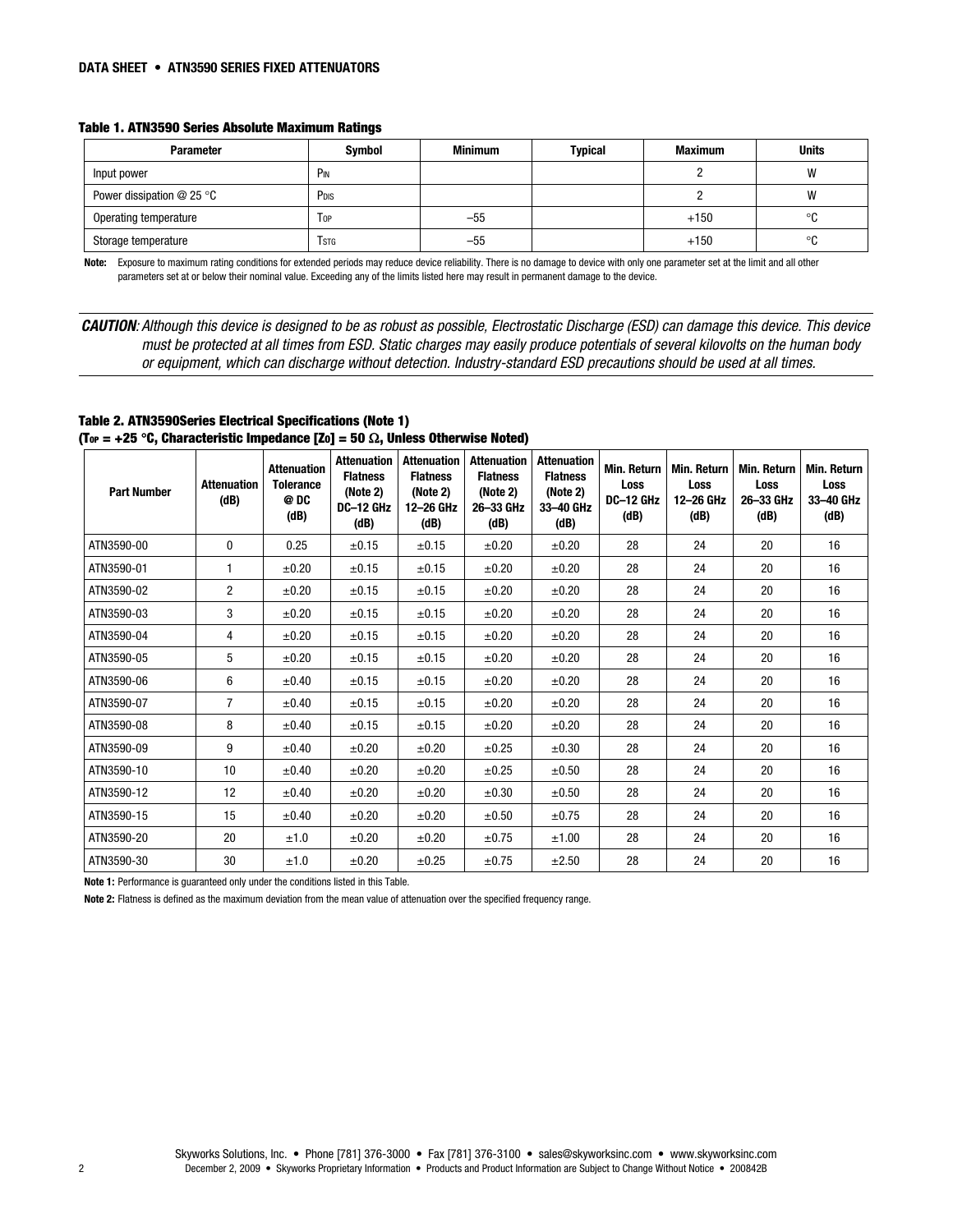#### **Typical Performance Characteristics**

**(TOP = +25** q**C, Characteristic Impedance [ZO] = 50** Ω**, Unless Otherwise Noted. Data Gathered Using Ground-to-Signal-to-Ground Probes on Die)** 



**Figure 2. Attenuation vs Frequency (0 dB, 1 dB, and 2 dB Attenuators)** 



**Figure 4. Attenuation vs Frequency (6 dB, 7 dB, and 8 dB Attenuators)** 



**Figure 6. Attenuation vs Frequency (15 dB, 20 dB, and 30 dB Attenuators)** 



**Figure 3. Attenuation vs Frequency (3 dB, 4 dB, and 5 dB Attenuators)** 



**Figure 5. Attenuation vs Frequency (9 dB, 10 dB, and 12 dB Attenuators)**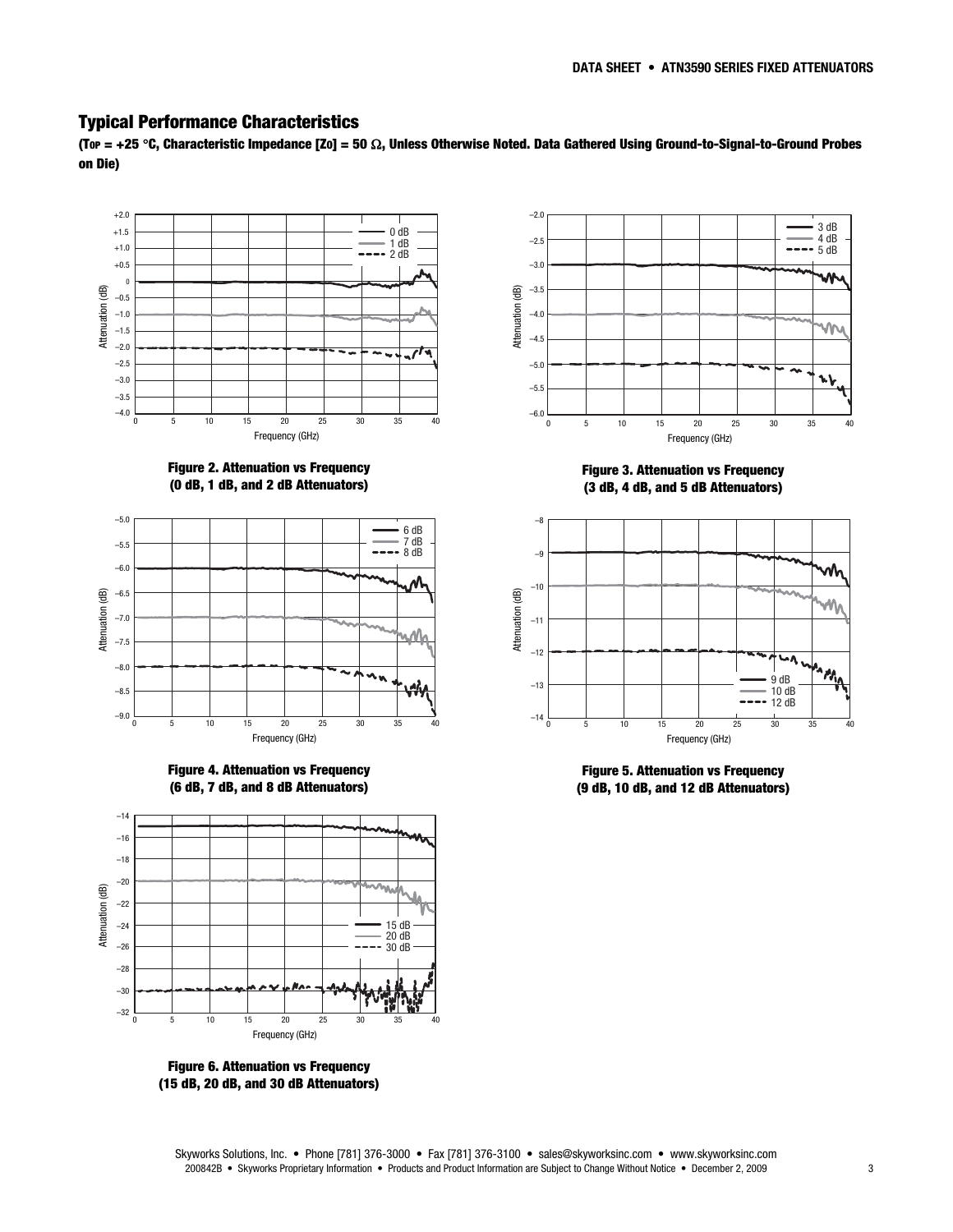

**Figure 7. Input Return Loss vs Frequency** 

#### **Technical Description**

The ATN3590 family of fixed attenuators comprises devices with nominal attenuation values of 0 to 10 dB (in 1 dB steps), and 12, 15, 20, and 30 dB. These attenuators contain through-wafer vias that connect the topside ground to the backside metallization of each die.

The devices with nominal attenuation values of 1 dB or greater are fabricated using thin film resistors deposited on high resistivity silicon substrates. The circuit topology is a simple tee structure that consists of two series resistors and a shunt resistance, which in this case is realized as a pair of shunt resistors connected to the node between the two series resistors (refer to Figures 9 and 10). The resistances of each of these resistors are selected to simultaneously produce the nominal attenuation with very good input and output return losses.

The attenuators with nominal attenuation values ≥6 dB contain a pair of cascaded tee sections (see Figure 11). The 0 dB attenuator, ATN3590-00, is a 50  $\Omega$  microstrip transmission line with identical foot print and bond pads to those of the other products in this family.

#### **Die Attachment and Signal Path Connection**

Any of the ATN3590 family of attenuators should be mounted on the ground plane of a transmission medium. The die should be attached with conductive epoxy or a eutectic solder such as gold/tin (AuSn).

For good high frequency performance, it is essential that there is no ground plane directly beneath the series signal path of the ATN3590. The backside metallization on the die is split into two regions along the sides of the die to accommodate this requirement.



**Figure 8. Small Signal Gain vs Frequency** 



**Figure 9. Circuit Topology (1 – 5 dB Attenuators)** 



**Figure 10. Simplified Circuit Topology (1 – 5 dB Attenuators)** 



**Figure 11. Circuit Topology for Attenuators with Nominal Attenuation ≥6 dB**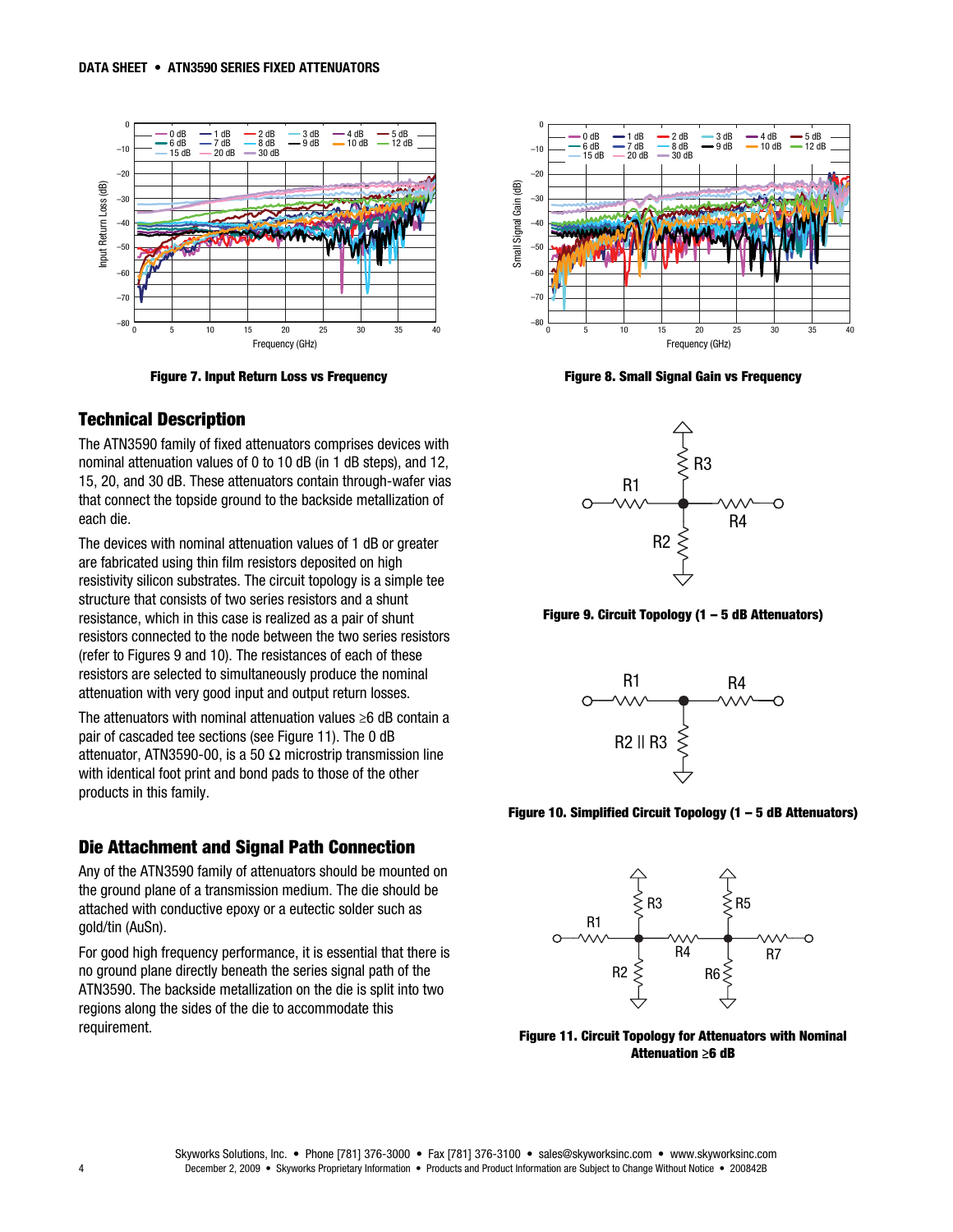The metallization on the circuit medium to which the attenuator is to be mounted must also include the split in the ground connections. It is recommended that the gap between the ground pads on the circuit medium should be 250 μm wide by 900 μm long.

The input and output signal paths should be connected to the signal path bond pads on the attenuator with Au ribbons or wires. It is recommended that these connections be made with 0.25 x 3 mil (6.25 x 75 microns) ribbons, as shown in Figure 12.

# **Package Dimensions**

The PCB layout footprint for the ATN3590 attenuators is shown in Figure 13. Package dimensions are provided in Figure 14.

#### **Packaging**

The standard mode of packaging for shipment of the ATN3590 Attenuator Series is 100 pieces per GelPak™.



**Figure 12. Suggested Die Mount and Ribbon Attachment** 



**Figure 13. PCB Layout Footprint**